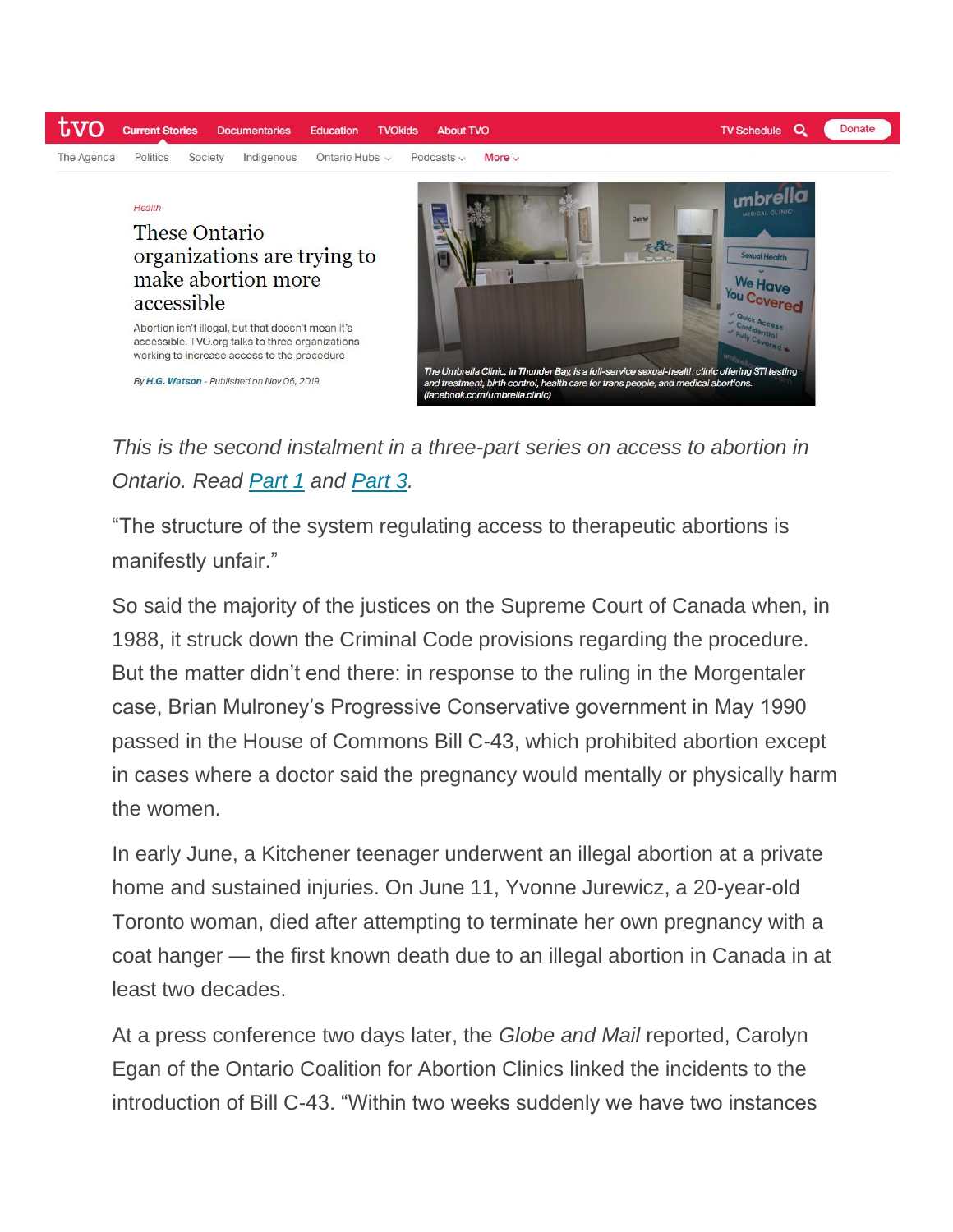of women taking matters into their own hands when no one has done it for two decades," she said. "I don't think it is jumping to conclusions."

In January 1991, the bill failed to pass the Senate; since then, no federal party has sought to reopen the debate, and, to this day, there is no federal law governing abortion access.

But the fact that abortion is not illegal does not mean that it is accessible.

There are abortion providers across Ontario, but they are not equally distributed across the province, and most are based in larger communities. As Rachael Johnstone writes in *After Morgentaler: The Politics of Abortion in Canada*, many Ontarians are shocked to learn that they may have to drive long distances or wait a significant amount of time to have the procedure. "The disbelief that women express … is completely reasonable and should be taken as a positive sign," writes Johnstone. "It suggests that women in this position feel they are truly equal citizens and are shocked to be denied services necessary for that equality."

Solid data about how many providers there are and where they're located is hard to find — in large part, experts says, because many don't publicize their services. "I think the biggest issue is there are people who don't advertise [that they provide abortions]," says Jill Doctoroff, the Canadian director of the National Abortion Federation. "You just don't know where to go. That's, I think, the biggest issue." The solution, according to Doctoroff, is to work to destigmatize both those who provide abortions and those who need them.

Across Ontario, there are organizations trying to do exactly that.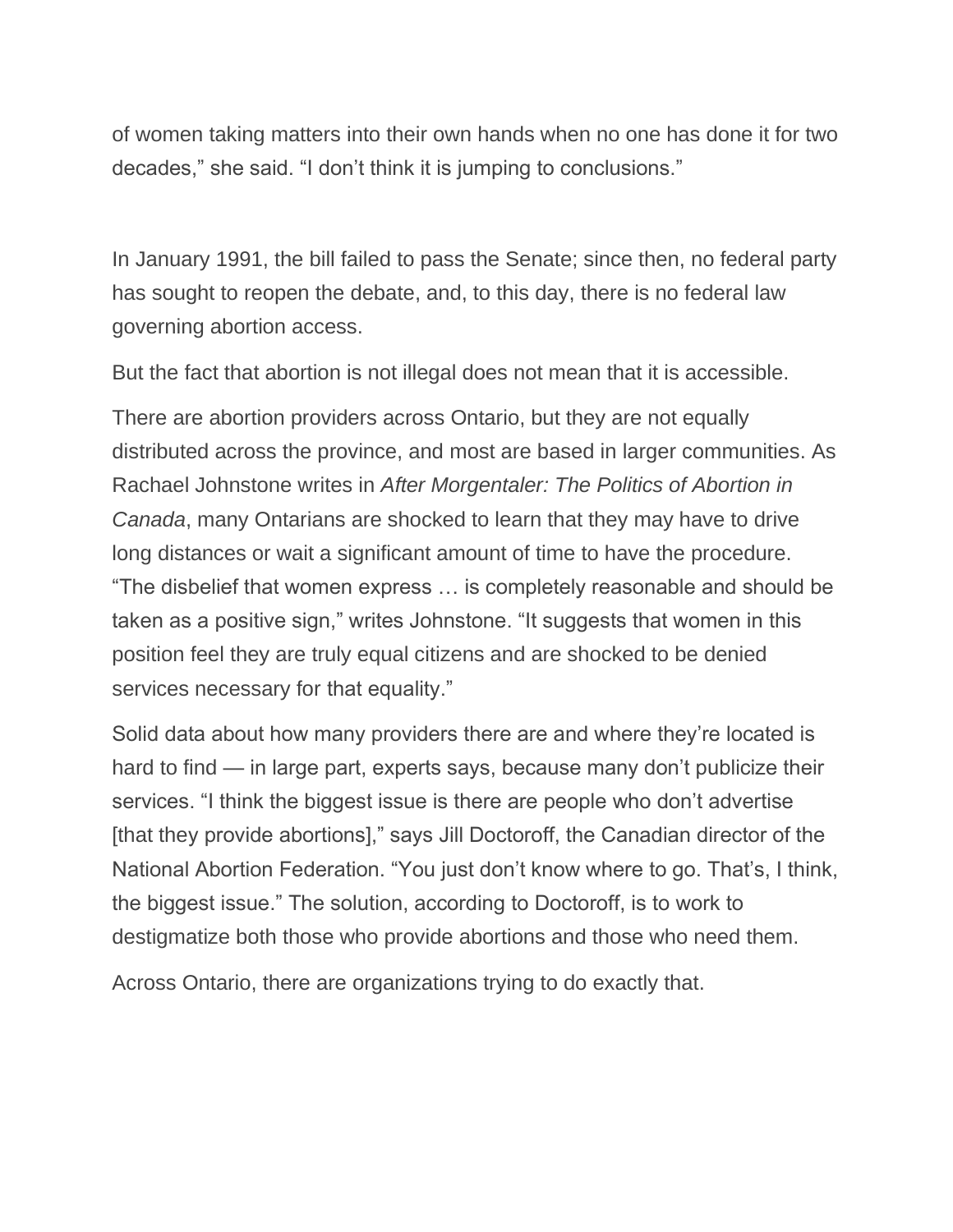## **The Umbrella Medical Clinic**

Over the course of four years practising medicine in Thunder Bay, Annabella Zawada realized there was a gap in the system.

"I worked in various clinics and settings, and it really struck me that there wasn't a huge amount of



services available in Thunder Bay for sexual health," she says.

So she decided to start her own clinic.

The Umbrella Clinic — a full-service sexual-health clinic offering STI testing and treatment, birth control, health care for trans people, and medical abortions — opened [its doors in 2018.](https://www.cbc.ca/news/canada/thunder-bay/umbrella-medical-clinic-1.4842498) Zawada bills her services to OHIP, which covers the costs of the clinic.

According to Zawada, it was hard to access abortion services in Thunder Bay before the clinic opened. "My sense from the community was that not a lot of doctors were prescribing the medical-termination medication," she says. Indeed, she discovered that no pharmacies in Thunder Bay stocked Mifegymiso, the medical-abortion drug.

And, while it was possible to get a surgical abortion at the hospital in Thunder Bay in the first 12 weeks of pregnancy, after that, people almost always had to travel outside the city to find a provider.

Zawada has worked to address both these issues. The Umbrella Clinic has partnered with a local pharmacy that now stocks Mifegymiso. "That way, we are able to physically dispense the medication to clients when they are at our office," she says.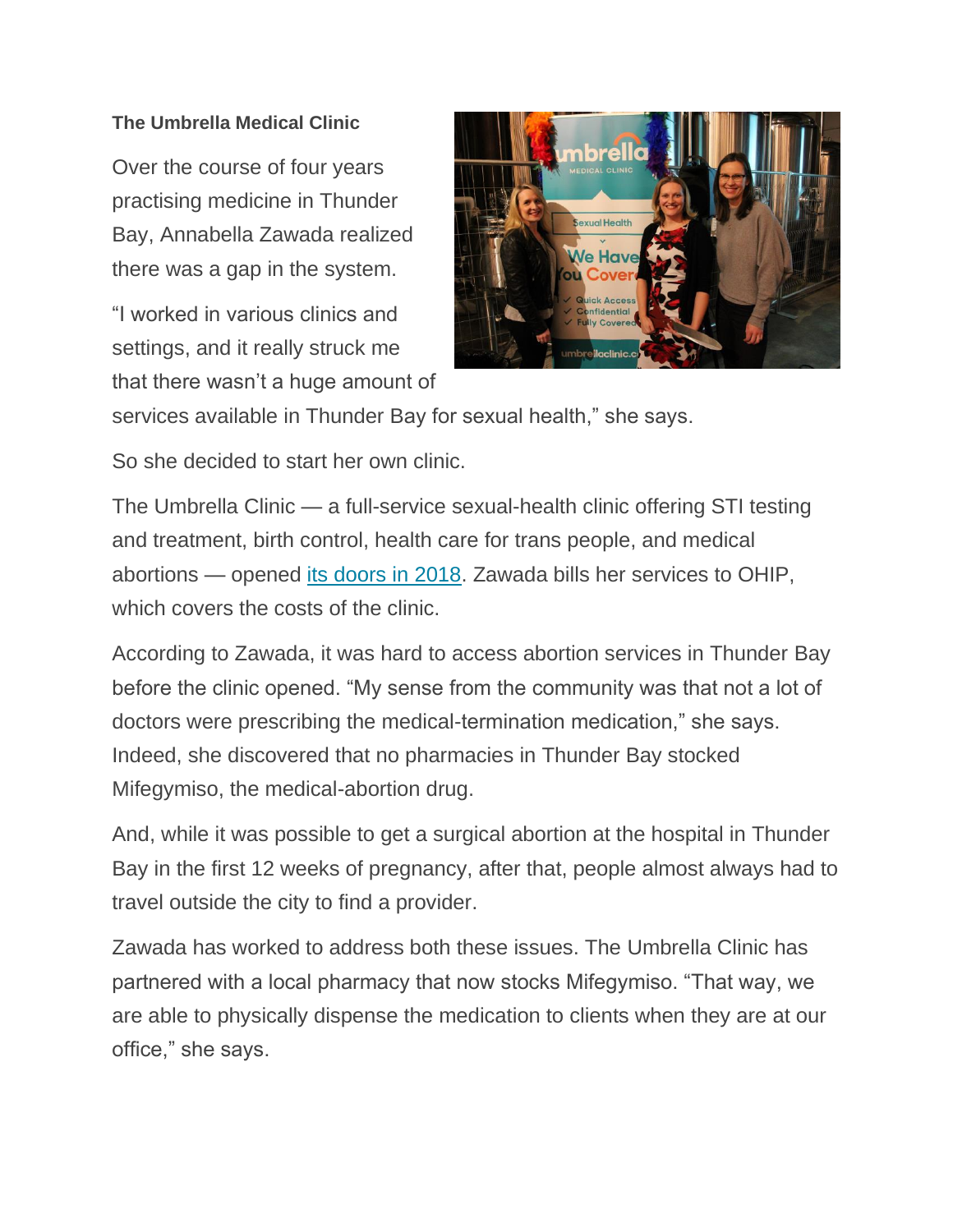Although the clinic does not provide surgical abortions, it does refer people elsewhere for procedures not available in Thunder Bay. Zawada has developed a resource binder of clinics in southern Ontario that are both OHIP covered and provide travel grants. "[Raising funds] can be really challenging," Zawada says, noting that it was only after she opened the clinic that she began to understand the full scope of the barriers that exist in Thunder Bay.

Zawada is well aware of the stigma and fear surrounding the abortion conversation in Ontario. "I had colleagues in the field of women's health tell me, 'I can't believe you are doing this — that's so scary,'" she says. "I didn't really feel that way. I felt like it was something that needed to happen."

## **Choice Connect**

At the SHORE Centre, in Kitchener, clinic staff have been providing referrals for abortions for 45 years.

Although the local hospital does provide in-clinic abortions, it doesn't list its booking line on its website — a not uncommon practice across Canada, according to Lyndsey Butcher, the executive director of the centre. And, for many of the SHORE Centre's clients, it can be difficult to talk to the people in their life, even their doctor, about the choice to end a pregnancy.

But Waterloo Region has the [fastest-growing tech-talent market in the](https://www.therecord.com/news-story/7961072-waterloo-region-is-fastest-growing-tech-talent-market-in-canada/)  [country.](https://www.therecord.com/news-story/7961072-waterloo-region-is-fastest-growing-tech-talent-market-in-canada/) "We knew that there must be a tech solution to this barrier of finding your nearest abortion provider," says Butcher. Clinic staff joined a bootcamp for female tech entrepreneurs run by the Communitech, a public-private innovation hub based in Kitchener, and worked with Zeitspace, a software company. The result was an app called [Choice Connect.](https://referral.shorecentre.ca/)

Patients enter their gender, age, and location into the app. Then they answer a series of questions meant to match them with the abortion provider that will best meet their needs, which could involve seeing a female doctor or getting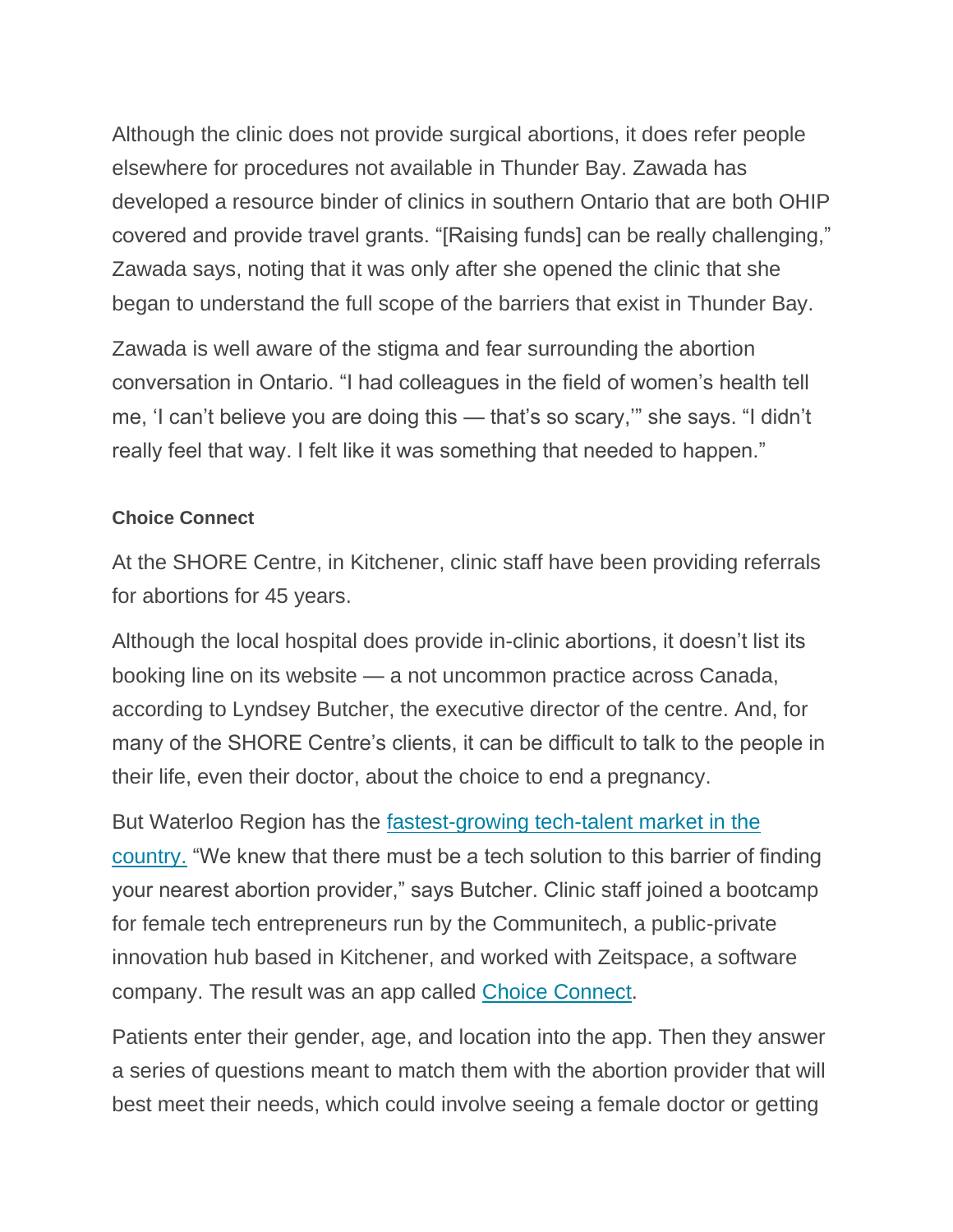an appointment on a Saturday. The process is completely anonymous and designed with privacy in mind — on the top-right corner of the app, there is large red "leave" button that users can push if they need to exit it quickly.

A version of the app localized to southwestern Ontario was released in 2017. Based on data collected since then, Butcher believes that about 70 per cent of patients who've gone to local clinics have found them through Choice Connect. "So we kind of knew that there was a need across the country," she says.

With their development partner, Zeitspace, SHORE Centre unveiled a new version of the app, for all Canadians, at the True North tech conference in Kitchener last June. [According to the](https://www.therecord.com/news-story/9444451-kitchener-developed-abortion-referral-app-launched-nationally/) [Waterloo Region Record,](https://www.therecord.com/news-story/9444451-kitchener-developed-abortion-referral-app-launched-nationally/) about 500 people across the country had already used the national version of the app before its official launch.

The goal of Choice Connect is not just to connect more people with abortion providers, but also to encourage more medical professionals to offer abortions. "We know that there are family doctors out there who would be willing to see people that aren't on their roster for the abortion pill. But how do they get the word out they're open to doing that?" Butcher says.

## **Medical Students for Choice**

At the University of Ottawa's medical school, a group of students meet on their own time to learn how to perform surgical abortions. Under the supervision of an experienced doctor, they practise the techniques involved. "It's a really good way for students to not only learn about the actual technique of surgical abortions, but also interact with abortion providers in our community," says Maria Berliant, a U of O medical student and one of the leaders of Medical Students for Choice's Ottawa chapter.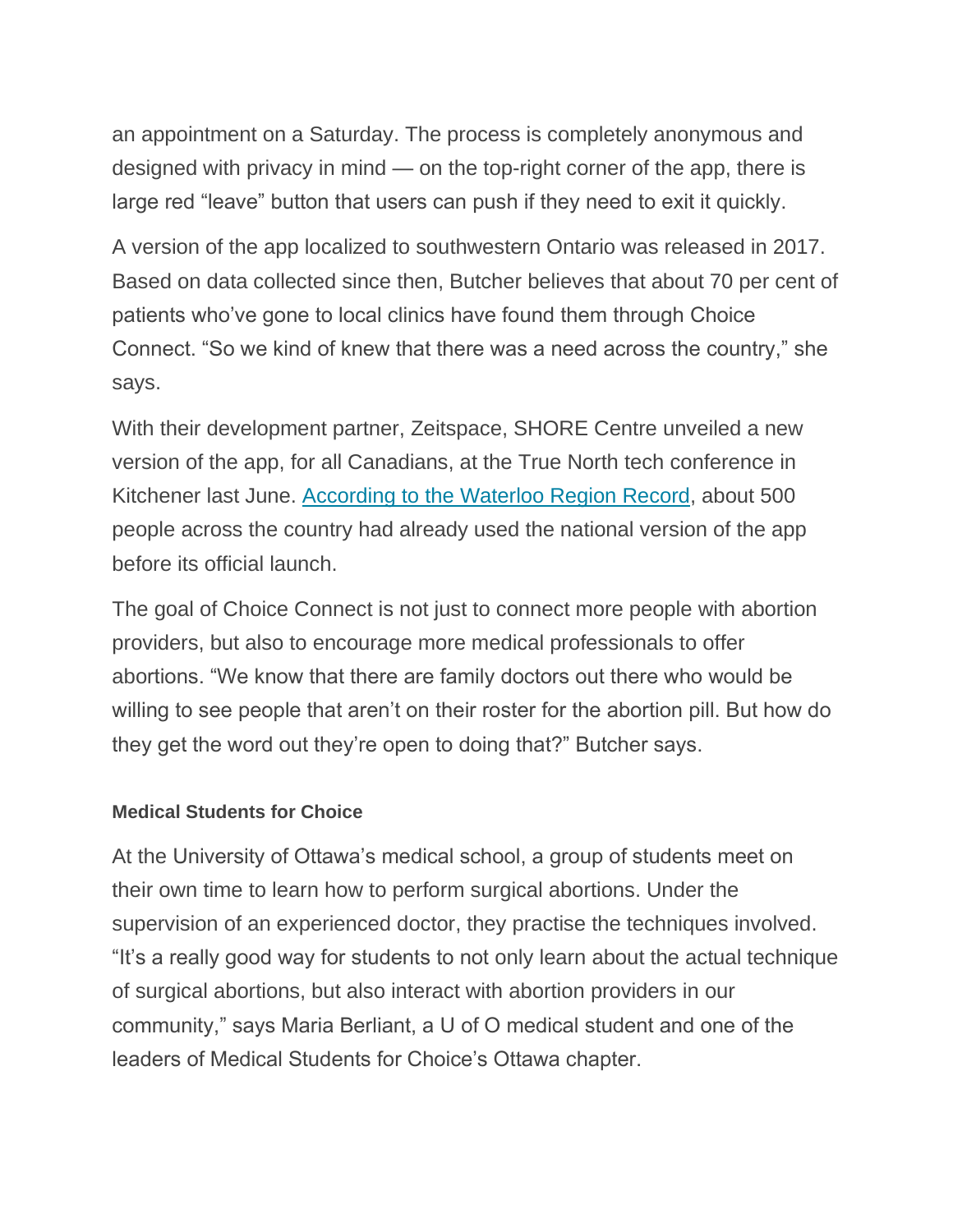Medical schools in Ontario, and across Canada, take different approaches to training students in this complex topic. Some devote time to training students in how to counsel patients and in the procedures. At the University of Toronto, for instance, MD students receive four hours of in-class teaching about surgical and medical abortions and two hours of instruction during clerkship.

The Abortion Rights Coalition of Canada, however, has raised concerns about the state of abortion training. "In many medical schools across Canada, future physicians do not receive comprehensive training in abortion care, either in the classroom or on the wards," it stated [in a 2018 position](http://www.arcc-cdac.ca/postionpapers/06-Training-Abortion-Providers-MSFC.PDF) paper.

[A 2018 study published in](https://www.ncbi.nlm.nih.gov/pubmed/29859073) *BMC Medical Education* found that, of the Canadian family-medicine residents surveyed, "79% reported never observing or assisting with an abortion during training. Similarly, 80% of residents reported receiving less than 1 hour of formal education on abortion. Residents strongly supported receiving abortion education."

But, Berliant notes, abortion is just one of many procedures that doctors-intraining must familiarize themselves with during medical school. "People actually described medical school as trying to drink from a fire hydrant, just because of the sheer volume of information that's coming at you," she says.

That's why students themselves are expanding their training through oncampus workshops and conferences. As of 2018, all medical schools across Canada, except for l'Université Laval and l'Université de Montréal, had Medical Students for Choice chapters, according to ARCC. As well as offering on-campus workshops, many chapters also provide the opportunity to attend seminars and shadow abortion providers. "I think it's important for organizations like this to exist on campus because I think there is almost a hunger to learn more about this topic given how important it is in our society," says Berliant.